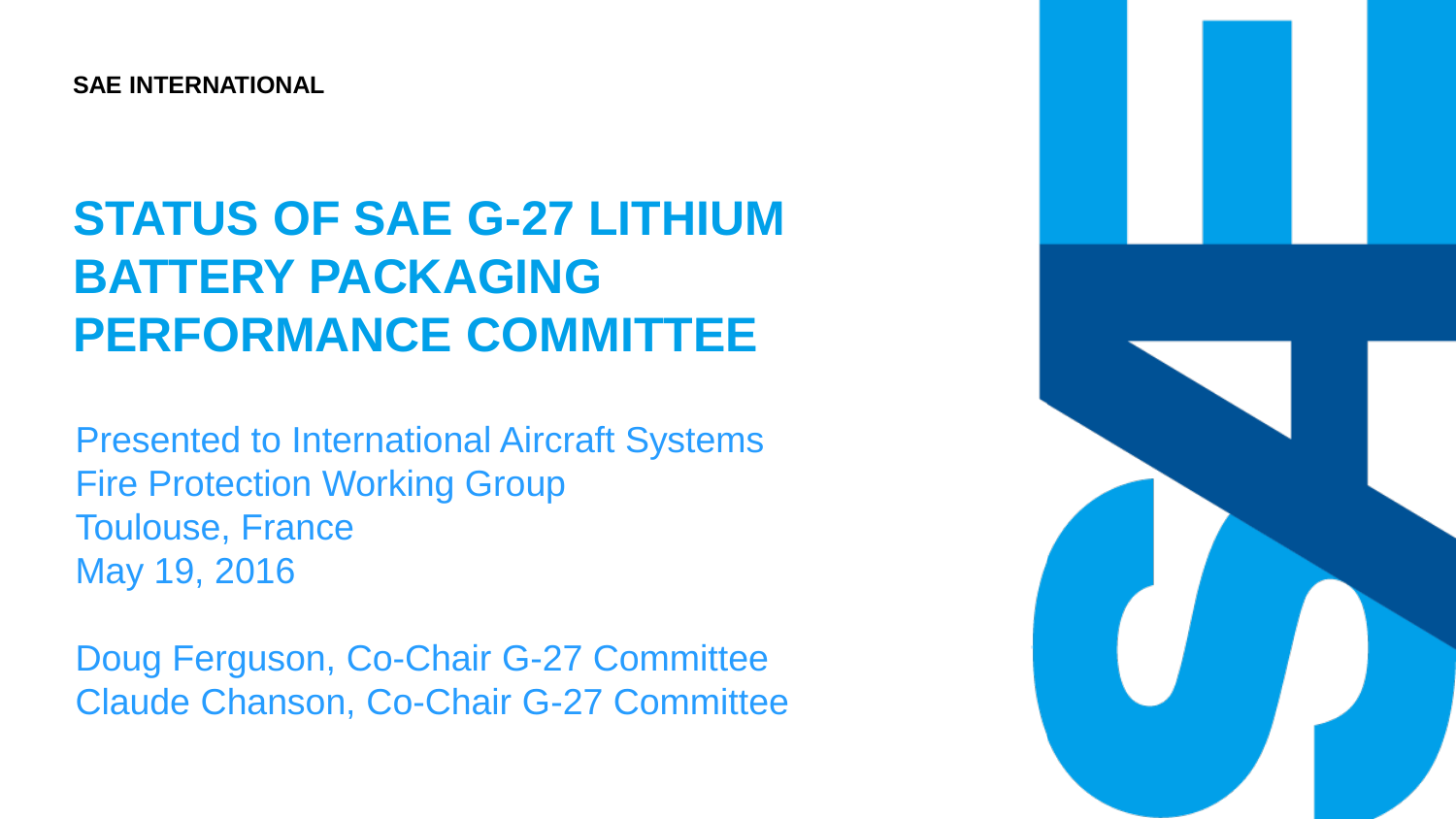**SAE Technical Committee Members:**

- **Function as individuals and not as agents or representatives of any organization with which they may be associated.**
- **Governmental employees participate in accordance with government regulations.**
- **Maintain balance among various interest groups (user, producer, general interest)**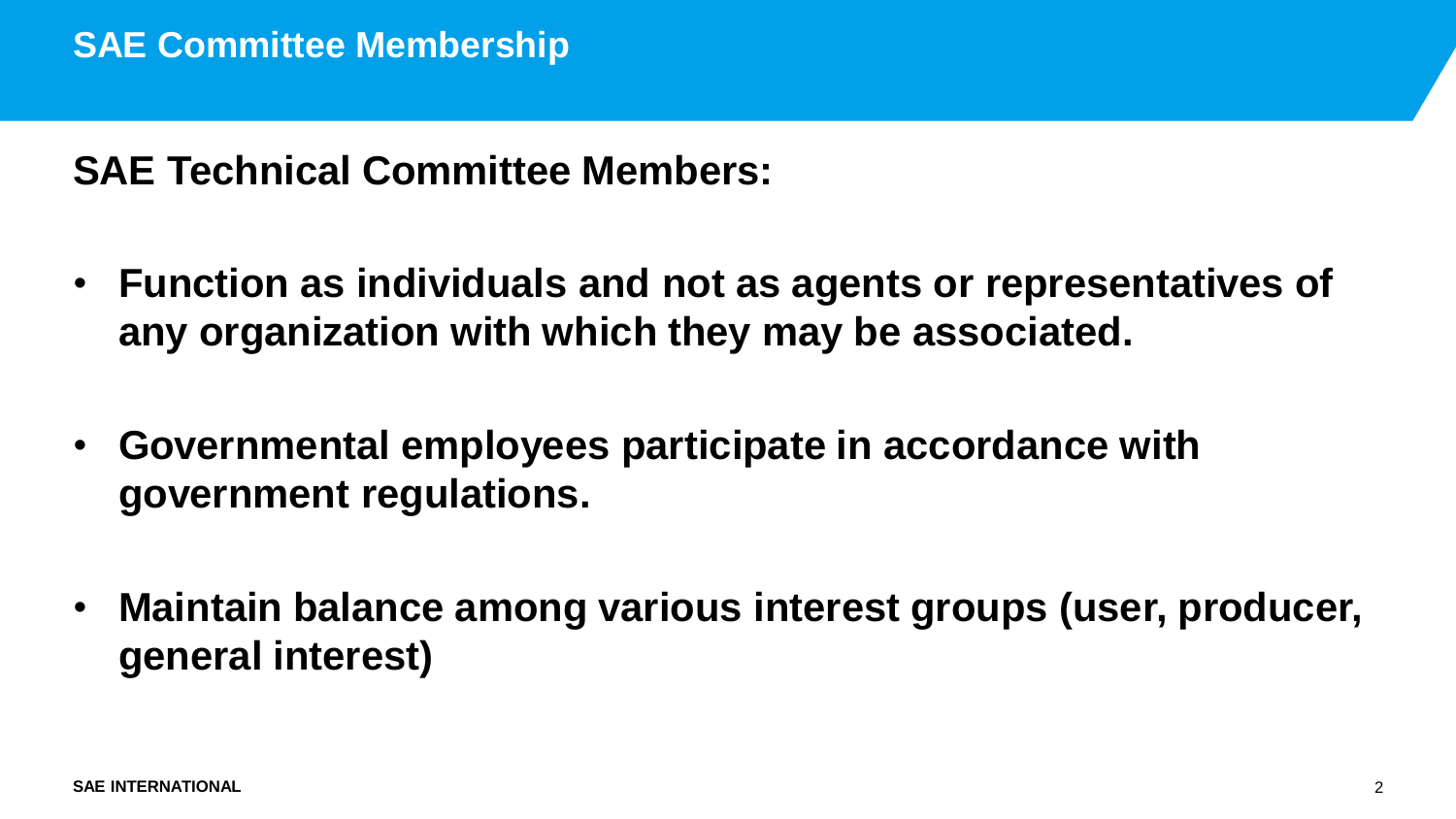#### **Committee Charter**

**Draft posted under Committee Work Area of G-27 website, [http://www.sae.org/servlets/wo](http://www.sae.org/servlets/works/committeeHome.do?comtID=TEAG27) [rks/committeeHome.do?comtI](http://www.sae.org/servlets/works/committeeHome.do?comtID=TEAG27) [D=TEAG27](http://www.sae.org/servlets/works/committeeHome.do?comtID=TEAG27)**

| <b>AE Standards Works</b>                                                                |                                                                                                                                                                                                                                                                                                                                                                                                                                                                                                                                                                             | My Home                                       | <b>Technical Committees</b>                                                                                                                                                      | <b>Intellectual Property Policy</b> |
|------------------------------------------------------------------------------------------|-----------------------------------------------------------------------------------------------------------------------------------------------------------------------------------------------------------------------------------------------------------------------------------------------------------------------------------------------------------------------------------------------------------------------------------------------------------------------------------------------------------------------------------------------------------------------------|-----------------------------------------------|----------------------------------------------------------------------------------------------------------------------------------------------------------------------------------|-------------------------------------|
| My Committees<br><b>TC20</b><br>∧<br><b>TC20S10A</b><br>Council<br>A10                   | G-27 Lithium Battery Packaging Performance<br><b>Committee</b><br>WIP Documents Committee Work Area<br>Main<br>SAE Members Only<br>Ballots Email<br>Roster<br><b>Manage</b><br>Manage<br><b>Minutes and Manage</b><br><b>Upcoming Meetings</b><br><b>Resources</b>                                                                                                                                                                                                                                                                                                          |                                               |                                                                                                                                                                                  |                                     |
| A10POCWG<br>A20<br><b>A20A</b><br>A20B<br>A20C<br>A21<br>A4<br>A4ADWG<br><b>Ay Tasks</b> | Aerospace Council Organization and<br><b>Operating Guide</b><br>Awards<br>Document Development and Sponsor<br>Guidelines<br><b>Document Sponsor Checklist</b><br>FAQs<br>New Project Request Form<br><b>Participation Request</b><br>SAE Standards eNewsletters<br><b>TSB Governance Policy</b><br>Reference Tools<br>Virtual Meetings - A Best Practice Guide<br>SAE Standards Works Guidelines<br>Committee/Systems Group Chairman's<br>Workshop (June 2012)<br><b>Committee Quad Charts</b><br>Organizational Chart<br>SAE Request for Permission to Reprint<br>Material | <b>February 1, 2016</b><br><b>States</b><br>۰ | WebEx/Conference Call, PA United<br>Registration<br>• Meeting Information<br>Send Meeting Notification ><br>Send Updated Meeting Notification ><br>Notify Unregistered Members > | <b>Presentations</b>                |

3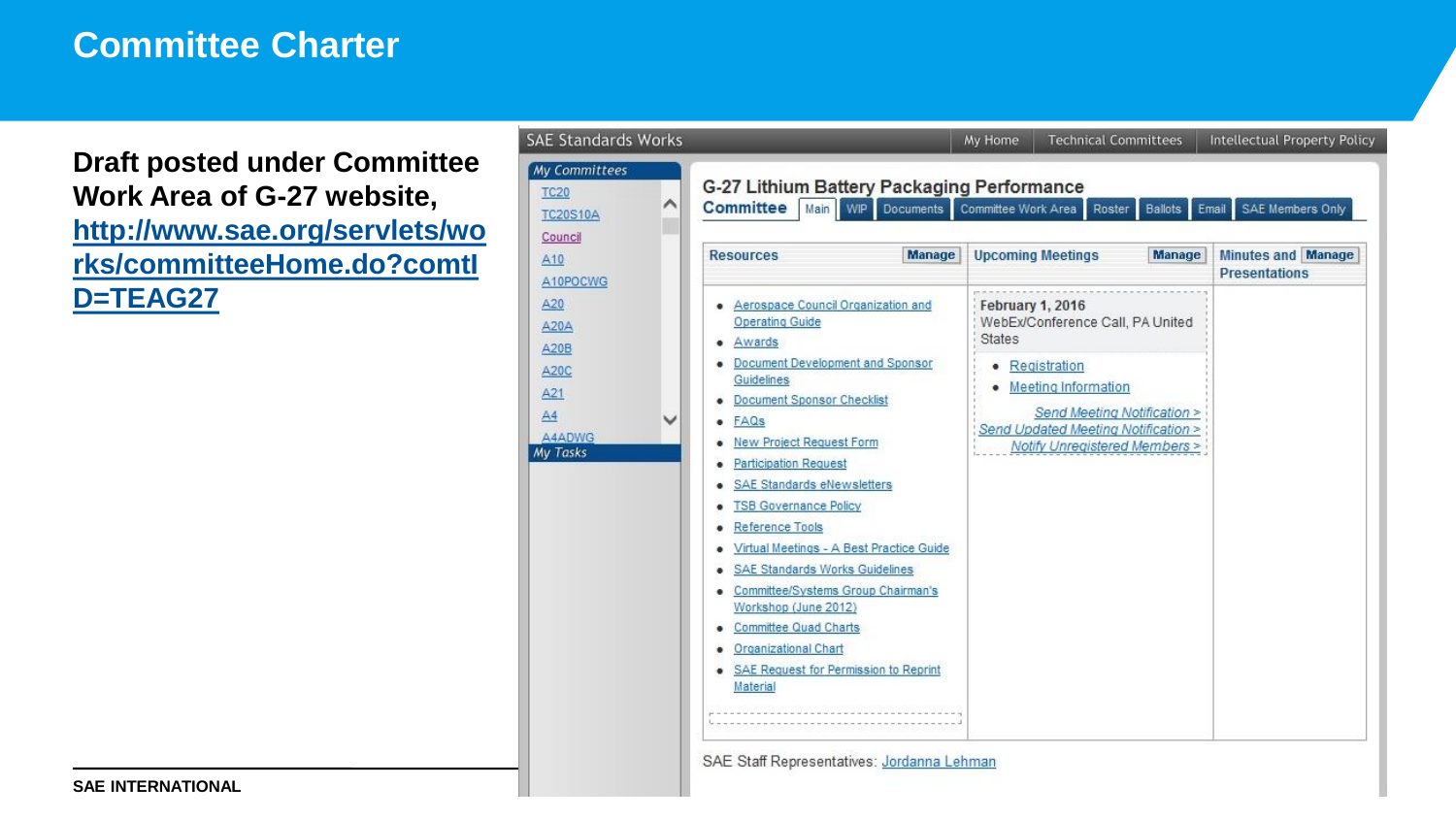## **Standards Development Process**

- **Writing Team develops strawman (~20 people)**
- **Draft standard circulated to entire G-27 committee (over 160 people) for review**
- **Balloting process involves all stakeholders with opportunity to comment on draft**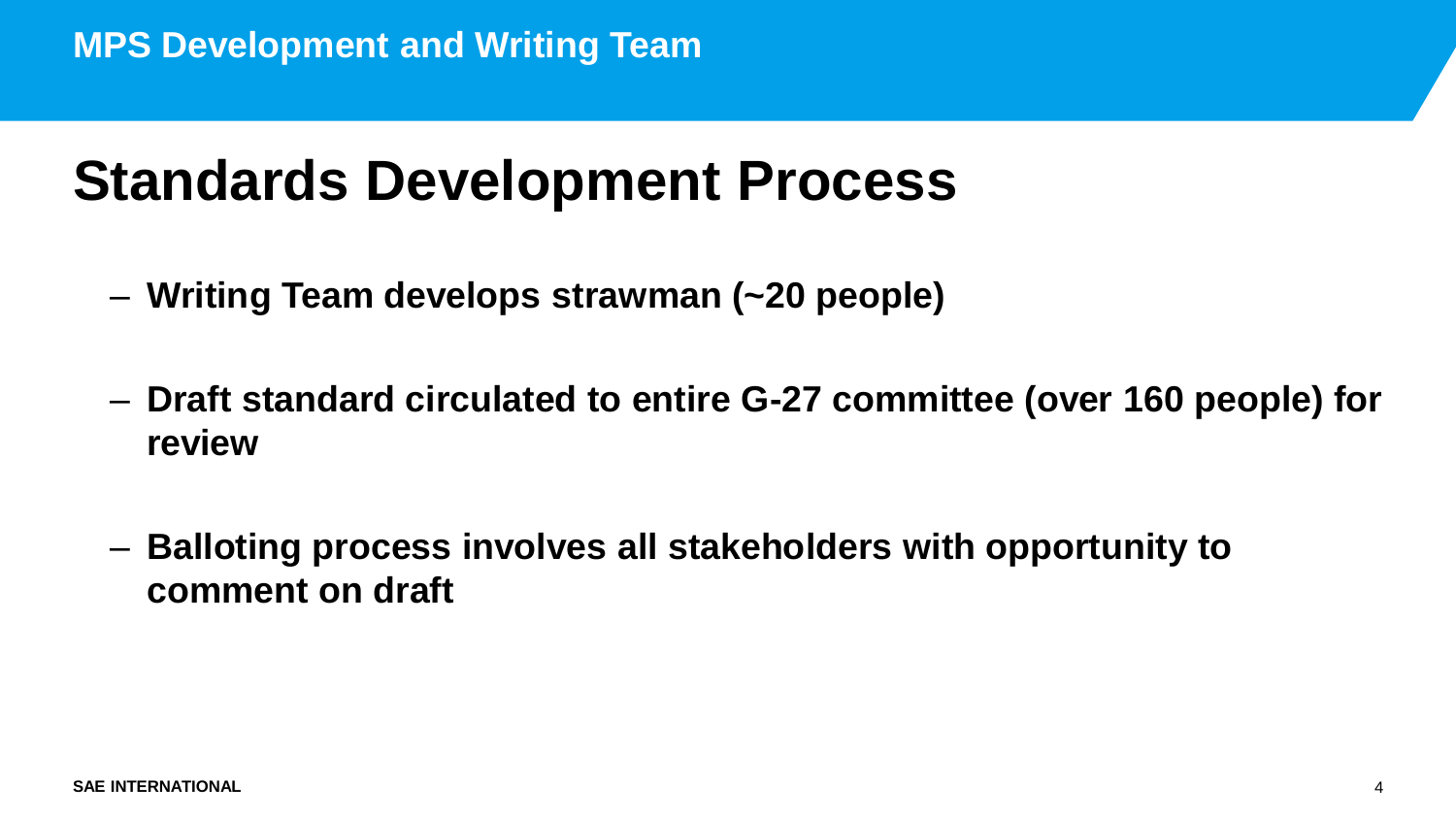## **Standards Development Process**

- **One telephone conference meeting/month since February**
- **Draft standard writing team of ~20 people met for one week face-toface in March.**
- **Preliminary draft of AS6413 on SAE G-27 website for comments**
- **Face to face meeting of G-27 committee May 19-20 in Toulouse, France**
- **Writing team meeting in June at FAA Tech Center to finalize draft with incorporation of G-27 comments and lessons learned from Tech Center testing.**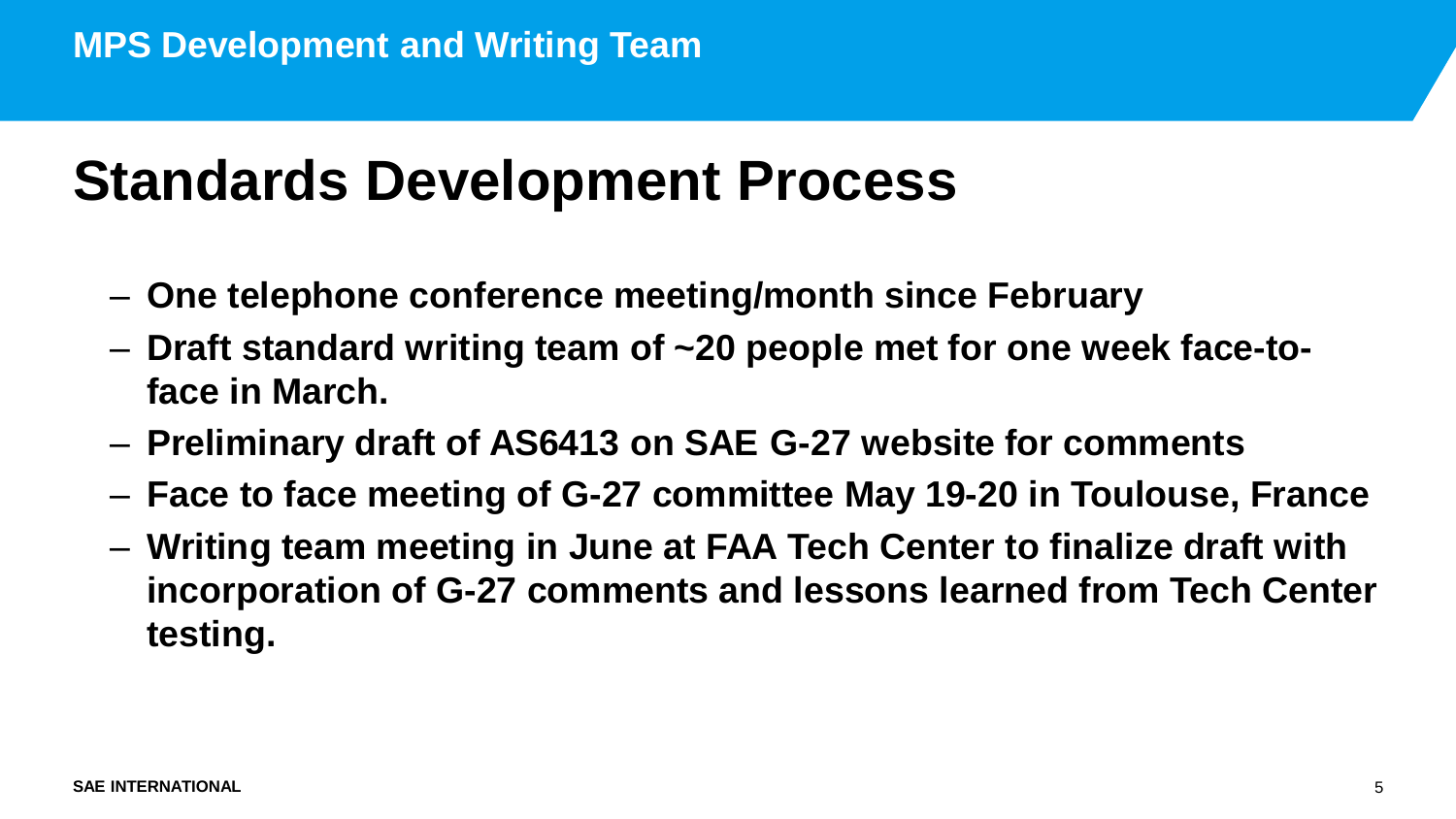## **Writing Team**

**Approximately 20 individuals with standards and test experience balanced with geographic representation from the following stakeholders:**

- **Aircraft cargo fire protection specialists**
- **Regulatory authorities**
- **Operators**
- **Pilots**
- **Packaging manufacturers**
- **Battery manufacturers**
- **Test houses**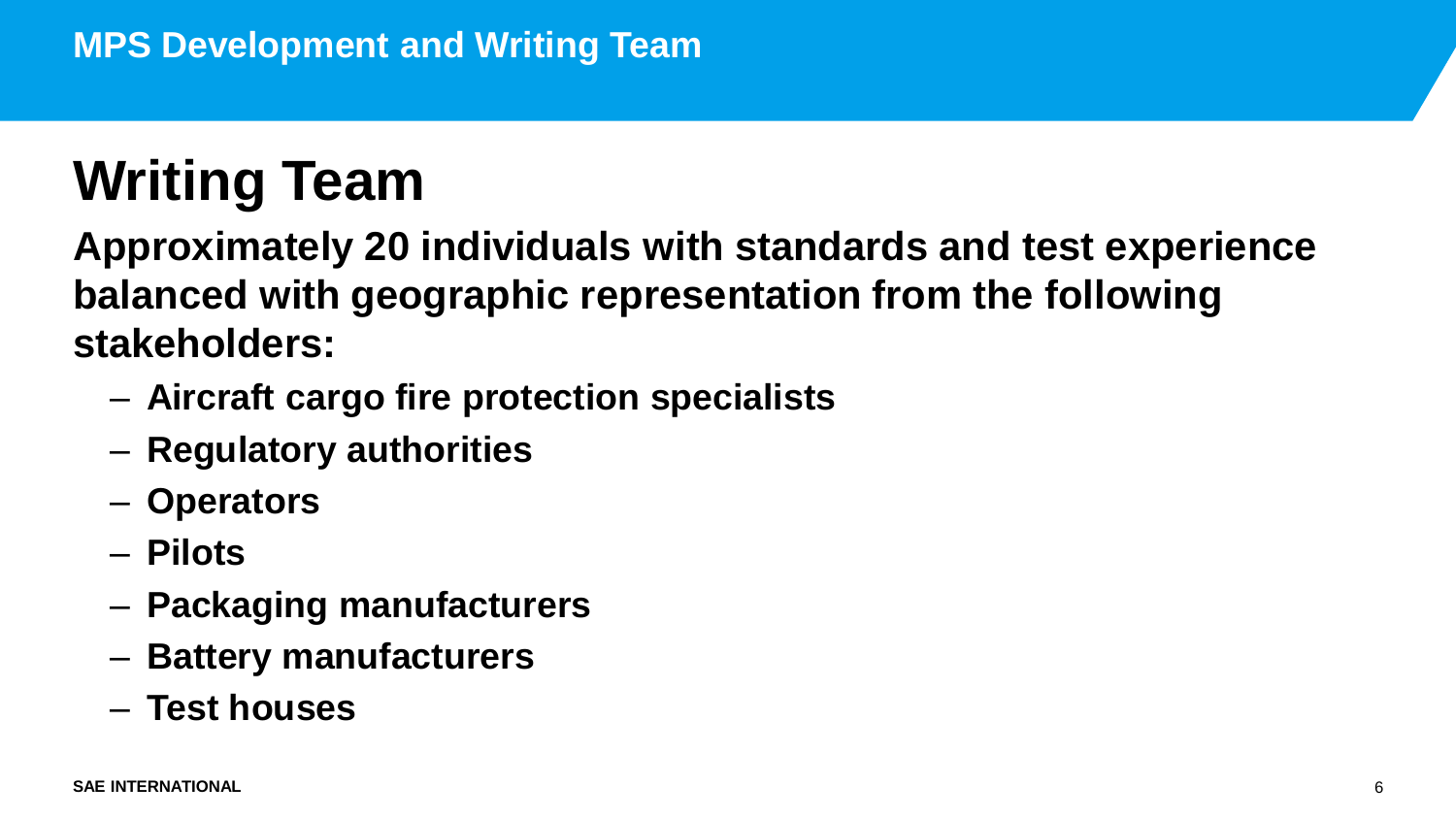#### **Optimistic Projected Timeline**



1) Initial G-27 meeting

2) Document Development

(face to face followed by virtual)

3a) Tests feasibility verification

3b) Document Review

(face to face and virtual)

4) Document finalization

5) Committee Balloting

6) Resolve Comments

7) Affirmation Balloting 8) Council Balloting 9) Publication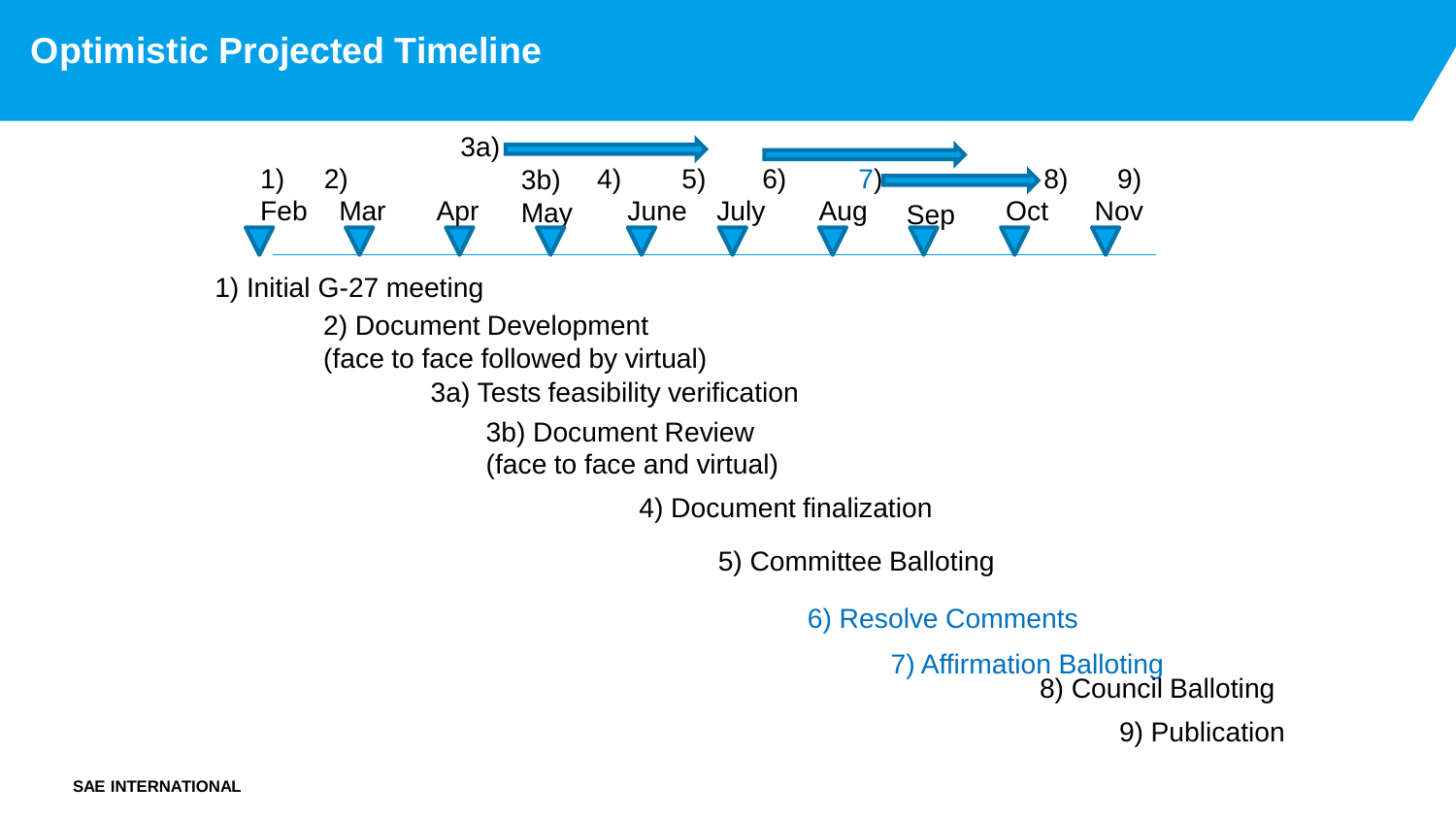### **MPS Draft Content**

#### **The specific aircraft level hazards addressed within this standard would be:**

- a) uncontrolled fire; and
- b) rapid overpressure pulse within a cargo compartment.
- The package will be placed in a transparent box with a  $[0.3]$  m<sup>3</sup> free volume that will contain the gases generated from Thermal Runaway (TR). The box will have a rapid overpressure opening that will be sealed with a rupture foil. A spark ignition source will be energized continuously within the box volume, capable of igniting vapors reaching a flammable concentration within the box.
- For testing individual cells, use a heat source (tape, cartridge, etc) to create a temperature rise at a [terminal base] at [5 to 10 C/minute]. Monitor [both terminals] and hold at 200 C as measured at the [coldest terminal base] for 1 hour, unless there is clear external evidence of cell (TR).
- For testing batteries, the goal is to use the same methodology applied to a single cell within the battery, but there may be more than one single method for triggering TR, depending on the battery type and construction.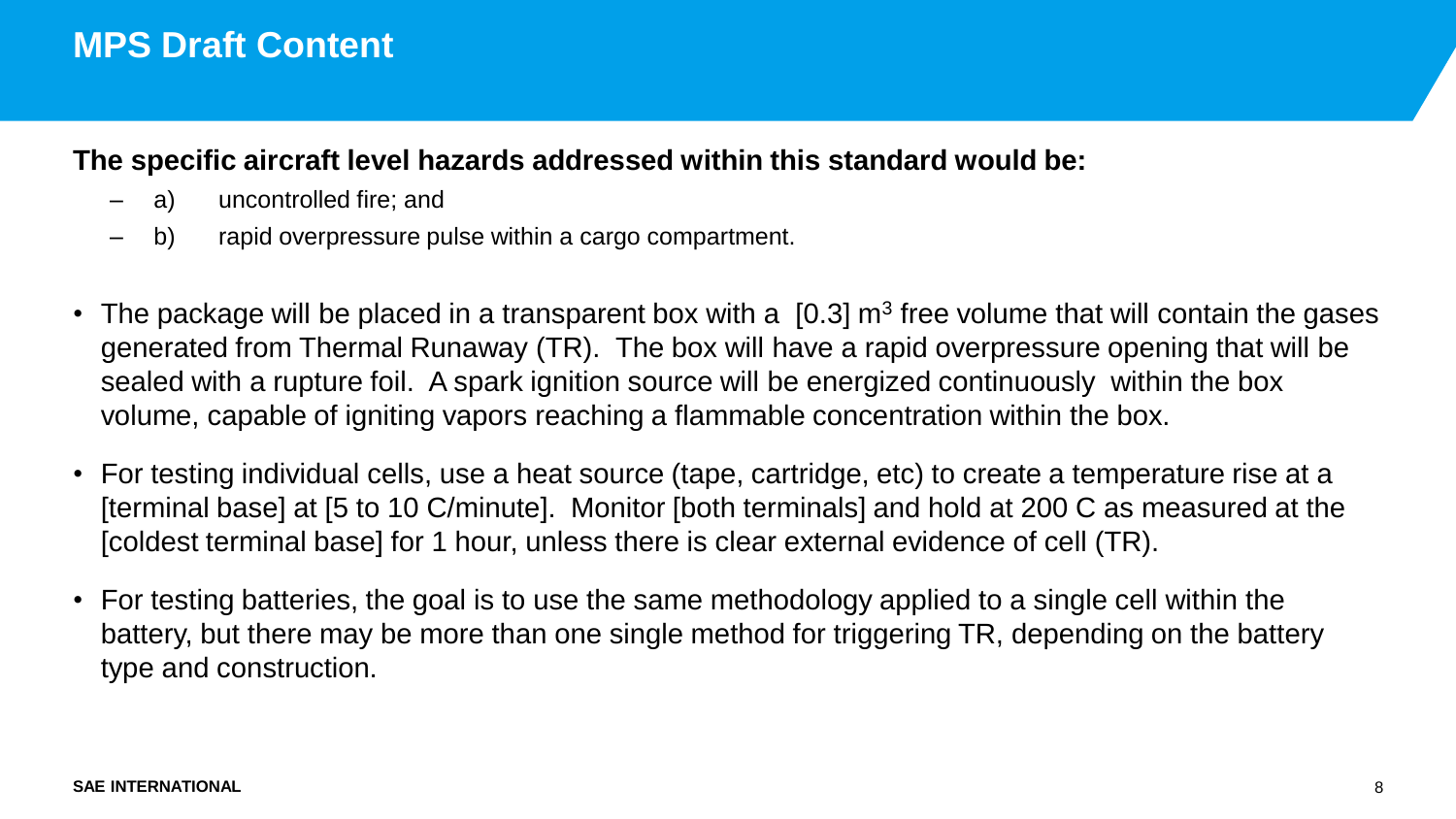### **MPS Draft Content**

- The pass test criteria shall include evidence of:
	- Non-hazardous flame:
		- A flame exiting the package under test that does not contain sufficient energy to ignite adjacent packages.
		- Evidence a flame is non-hazardous may include a short duration [less than 3 seconds] flame not capable of igniting cardboard or fibreboard at a distance of [5] cm from the source of the flame.
	- Non-hazardous Fragment:
		- A fragment that has exited the package with insufficient energy to pass through or ignite adjacent packaging.
		- Evidence of a non-hazardous fragment may include a fragment not capable of igniting or passing through a UN Packaging cardboard or fibreboard package at a distance of [5] cm from the package under test.
	- Non-hazardous Surface temperature:
		- Temperature measured at center of each package surface will not exceed a peak maximum temperature of 200 C for [3] minutes with a tbd minute integrated average not to exceed 150 C.
	- Non-Hazardous Quantity of Flammable Vapor:
		- Evidence of a non-hazardous quantity of flammable vapor will be no rupture of the foil panel of the containment box.